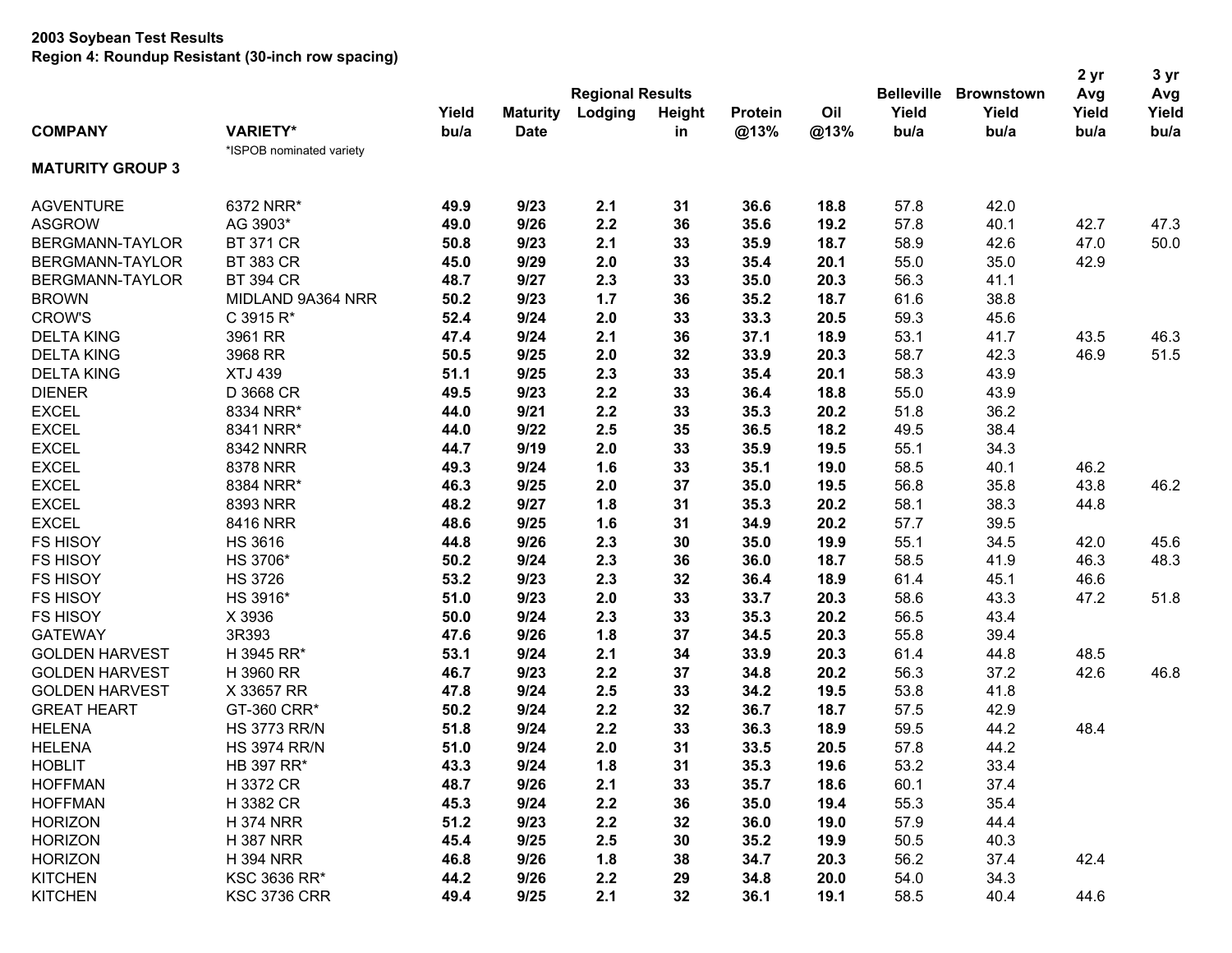|                    |                           |                         |                 |         |               |                |      |                   |                   | 2 yr  | 3 yr  |
|--------------------|---------------------------|-------------------------|-----------------|---------|---------------|----------------|------|-------------------|-------------------|-------|-------|
|                    |                           | <b>Regional Results</b> |                 |         |               |                |      | <b>Belleville</b> | <b>Brownstown</b> | Avg   | Avg   |
|                    |                           | Yield                   | <b>Maturity</b> | Lodging | <b>Height</b> | <b>Protein</b> | Oil  | Yield             | Yield             | Yield | Yield |
| <b>COMPANY</b>     | <b>VARIETY*</b>           | bu/a                    | <b>Date</b>     |         | in            | @13%           | @13% | bu/a              | bu/a              | bu/a  | bu/a  |
|                    | *ISPOB nominated variety  |                         |                 |         |               |                |      |                   |                   |       |       |
| <b>KITCHEN</b>     | <b>KSC 3946 CRR</b>       | 49.2                    | 9/24            | 1.6     | 31            | 34.8           | 20.3 | 60.0              | 38.5              |       |       |
| <b>KRUGER</b>      | 355 RR/SCN                | 46.8                    | 9/23            | 2.3     | 31            | 35.8           | 20.1 | 57.2              | 36.4              |       |       |
| <b>KRUGER</b>      | 355+ RR/SCN               | 48.9                    | 9/23            | 2.1     | 31            | 35.5           | 20.2 | 58.1              | 39.7              |       |       |
| <b>KRUGER</b>      | 367 RR                    | 43.1                    | 9/25            | 2.3     | 32            | 34.9           | 20.0 | 52.3              | 33.9              |       |       |
| <b>KRUGER</b>      | 379 RR/SCN                | 48.8                    | 9/25            | 2.2     | 32            | 36.8           | 18.6 | 57.4              | 40.1              | 44.5  |       |
| <b>KRUGER</b>      | 380 RR/SCN                | 51.6                    | 9/24            | 2.0     | 31            | 33.7           | 20.4 | 60.3              | 42.8              | 46.4  |       |
| <b>KRUGER</b>      | 383 RR                    | 46.0                    | 9/25            | 1.8     | 32            | 35.0           | 19.5 | 58.3              | 33.6              |       |       |
| <b>KRUGER</b>      | $383+RR$                  | 43.2                    | 9/24            | 2.0     | 31            | 35.1           | 19.5 | 56.0              | 30.3              |       |       |
| <b>KRUGER</b>      | 388A RR/SCN               | 51.8                    | 9/29            | 1.5     | 30            | 34.2           | 20.2 | 64.0              | 39.6              |       |       |
| <b>KRUGER</b>      | 390 RR/SCN                | 49.0                    | 9/26            | 1.8     | 37            | 34.5           | 20.5 | 57.7              | 40.4              |       |       |
| <b>KRUGER</b>      | 393 RR/SCN                | 47.7                    | 9/27            | 2.2     | 33            | 35.1           | 20.2 | 57.4              | 38.1              |       |       |
| <b>KRUGER</b>      | 393+ RR/SCN               | 52.3                    | 9/26            | 2.3     | 32            | 35.1           | 20.2 | 57.8              | 46.8              |       |       |
| <b>KRUGER</b>      | 395 RR/SCN                | 50.7                    | 9/23            | 1.7     | 34            | 35.6           | 18.8 | 62.0              | 39.5              |       |       |
| <b>KRUGER</b>      | 397 RR/SCN                | 44.6                    | 9/25            | 2.3     | 34            | 34.8           | 20.3 | 53.2              | 35.9              |       |       |
| <b>KRUGER</b>      | 399+ RR/SCN               | 48.2                    | 9/25            | 1.6     | 33            | 34.9           | 19.7 | 57.3              | 39.1              |       |       |
| <b>KRUGER</b>      | 401 RR/SCN*               | 50.1                    | 9/24            | 1.8     | 32            | 33.4           | 20.6 | 59.9              | 40.3              | 46.9  | 51.5  |
| <b>KRUGER</b>      | 404 RR                    | 45.1                    | 9/27            | 2.3     | 29            | 35.5           | 19.9 | 55.2              | 35.0              |       |       |
| LEWIS              | 3677 RR*                  | 46.4                    | 9/25            | 2.1     | 28            | 35.1           | 19.9 | 55.0              | 37.9              |       |       |
| <b>LEWIS</b>       | 3715 RR*                  | 51.6                    | 9/23            | 2.2     | 32            | 36.4           | 18.8 | 61.6              | 41.6              | 47.1  |       |
| <b>LEWIS</b>       | 3875 RR                   | 48.3                    | 9/25            | 2.2     | 33            | 35.4           | 20.1 | 56.5              | 40.2              |       |       |
| <b>LEWIS</b>       | 3995 RR                   | 43.1                    | 9/26            | 2.3     | 29            | 35.4           | 19.9 | 53.6              | 32.6              |       |       |
| <b>LEWIS</b>       | 3999 RR*                  | 44.1                    | 9/24            | 1.7     | 31            | 35.0           | 19.8 | 55.8              | 32.3              |       |       |
| <b>MERSCHMAN</b>   | <b>CLEVELAND VIIRR</b>    | 45.1                    | 9/26            | 2.2     | 30            | 35.3           | 19.9 | 55.5              | 34.7              |       |       |
| <b>MERSCHMAN</b>   | ROOSEVELT IIIRR           | 53.7                    | 9/28            | 2.0     | 36            | 33.2           | 19.7 | 59.7              | 47.8              | 49.2  | 53.2  |
| <b>MERSCHMAN</b>   | <b>WASHINGTON IXRR</b>    | 49.3                    | 9/24            | 2.3     | 35            | 35.2           | 20.3 | 55.9              | 42.7              | 44.5  |       |
| <b>MILES</b>       | <b>SC ABRAHAM</b>         | 49.4                    | 9/27            | 1.5     | 30            | 35.5           | 20.0 | 59.8              | 39.1              |       |       |
| <b>PATRIOT</b>     | 34X09*                    | 41.7                    | 9/23            | 1.8     | 36            | 35.6           | 19.5 | 52.9              | 30.4              |       |       |
| <b>PATRIOT</b>     | 37X11*                    | 49.9                    | 9/25            | 2.0     | 35            | 35.8           | 18.4 | 58.1              | 41.7              |       |       |
| <b>PIONEER</b>     | 93B67*                    | 49.5                    | 9/20            | 2.1     | 36            | 35.7           | 18.7 | 59.1              | 39.9              | 45.7  | 48.6  |
| <b>PIONEER</b>     | 93B85                     | 50.3                    | 9/23            | 2.2     | 35            | 34.5           | 20.0 | 58.9              | 41.6              | 46.0  |       |
| <b>PIONEER</b>     | 93M90                     | 51.5                    | 9/27            | 1.7     | 36            | 34.4           | 19.6 | 61.6              | 41.5              |       |       |
| <b>SCHILLINGER</b> | 353.RCP                   | 47.8                    | 9/23            | 2.4     | 31            | 35.5           | 20.2 | 57.6              | 38.0              |       |       |
| <b>SCHILLINGER</b> | 373.RCP                   | 49.8                    | 9/25            | 2.0     | 31            | 36.7           | 18.6 | 58.5              | 41.1              |       |       |
| <b>STINE</b>       | S 3832-4                  | 49.8                    | 9/26            | 2.1     | 33            | 35.0           | 20.2 | 58.4              | 41.2              |       |       |
| <b>SYNGENTA</b>    | S 37-N4*                  | 51.3                    | 9/25            | 2.0     | 38            | 36.4           | 18.5 | 57.1              | 45.5              |       |       |
| <b>TRISLER</b>     | <b>TRISOY 3911 RR(CN)</b> | 50.6                    | 9/28            | 1.7     | 36            | 34.3           | 20.4 | 60.6              | 40.5              | 44.0  |       |
| <b>VIGORO</b>      | V 38N4 RR                 | 43.8                    | 9/26            | 2.3     | 34            | 35.2           | 20.1 | 53.1              | 34.6              |       |       |
| <b>VIGORO</b>      | V 39N4 RR                 | 52.4                    | 9/26            | 2.3     | 34            | 34.9           | 20.3 | 58.5              | 46.4              |       |       |
| <b>WILKEN</b>      | 3491 NRR                  | 50.5                    | 9/26            | 2.3     | 33            | 35.1           | 20.2 | 56.6              | 44.4              |       |       |
| <b>WILKEN</b>      | 3499 NRR                  | 53.5                    | 9/24            | 1.9     | 33            | 33.5           | 20.5 | 61.1              | 45.8              |       |       |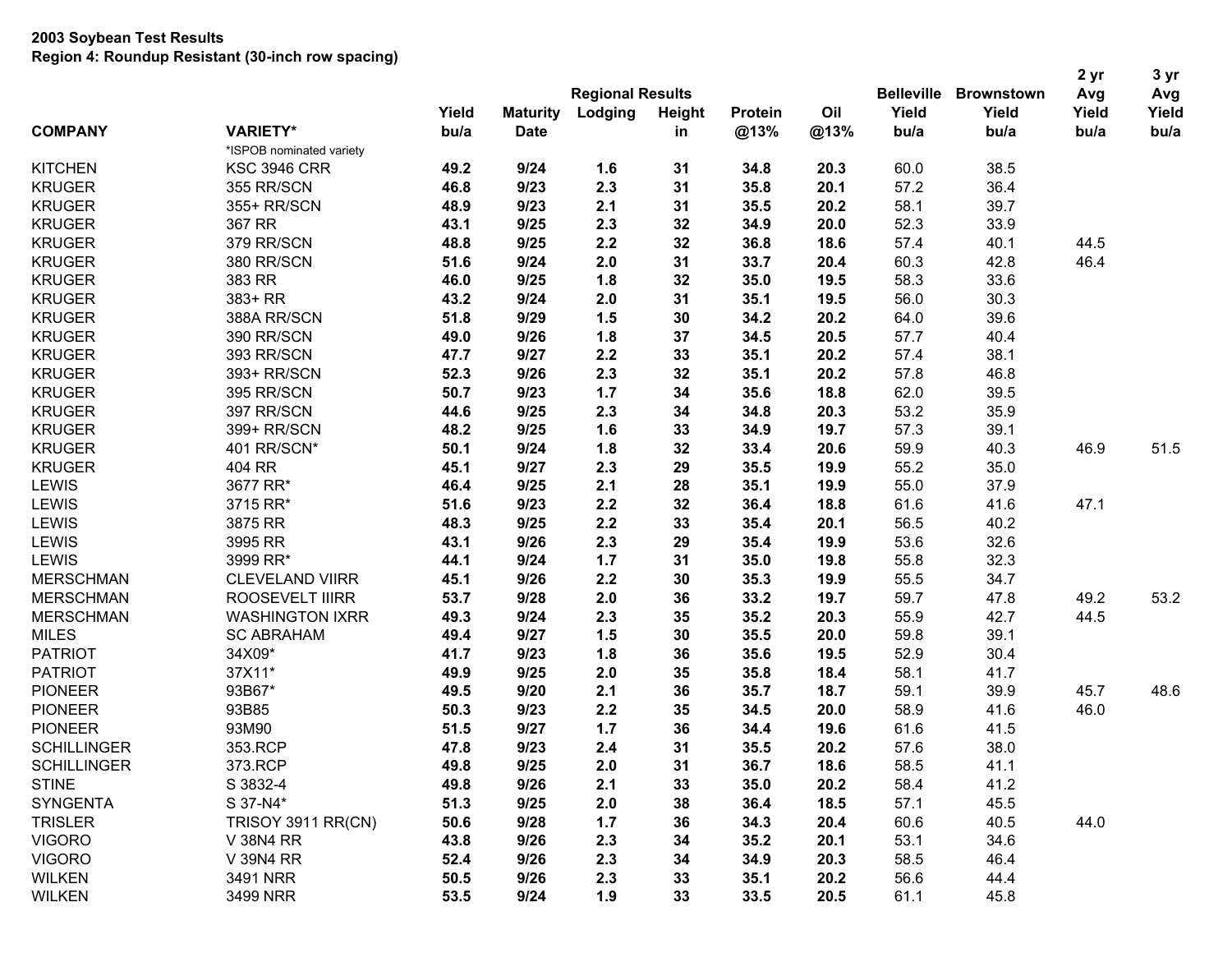| <b>Regional Results</b><br><b>Belleville</b><br><b>Brownstown</b><br>Avg<br>Yield<br>Lodging<br>Oil<br>Yield<br>Yield<br>Yield<br><b>Maturity</b><br><b>Height</b><br><b>Protein</b><br><b>COMPANY</b><br><b>VARIETY*</b><br>bu/a<br>@13%<br>@13%<br><b>Date</b><br>bu/a<br>bu/a<br>bu/a<br>in<br>*ISPOB nominated variety<br>RR 2362<br>9/28<br>56.9<br>41.8<br><b>WILLCROSS</b><br>49.4<br>2.3<br>32<br>34.9<br>20.2<br>RR 2373 N<br>9/24<br>2.1<br>30<br>36.2<br>18.9<br>57.5<br>41.2<br><b>WILLCROSS</b><br>49.4<br>44.2<br><b>WILLCROSS</b><br>RR 2392 N*<br>1.8<br>32<br>46.2<br>50.3<br>9/24<br>33.3<br>20.4<br>59.0<br>41.7<br>9/24<br><b>AVERAGE</b><br>48.4<br>2.0<br>33<br>35.2<br>19.7<br>57.2<br>39.7<br>45.4<br>L.S.D. 25% LEVEL<br>3.5<br>0.4<br>$\mathbf 2$<br>2.8<br>2.9<br>0.56<br>0.29<br>8<br>5.2<br>7.9<br>COEFF. OF VAR. (%)<br>10.7<br>29.1<br>2.4<br>2.2<br><b>MATURITY GROUP 4</b><br>6412 NRR<br>9/29<br><b>AGVENTURE</b><br>47.8<br>1.8<br>34<br>34.6<br>19.7<br>55.0<br>40.7<br><b>ASGROW</b><br>AG 4201*<br>50.0<br>2.3<br>52.8<br>10/1<br>38<br>35.5<br>19.3<br>47.3<br>44.9<br><b>ASGROW</b><br>AG 4403<br>48.2<br>10/4<br>1.9<br>37<br>33.9<br>19.8<br>50.6<br>45.8<br>45.1<br><b>BECK'S</b><br><b>405 NRR</b><br>2.5<br>50.3<br>9/28<br>34<br>35.4<br>19.9<br>55.5<br>45.1<br><b>BECK'S</b><br><b>417 NRR</b><br>2.1<br>53.1<br>9/26<br>33<br>33.9<br>20.1<br>59.0<br>47.1<br>46.8<br><b>BECK'S</b><br><b>437 NRR</b><br>47.5<br>9/29<br>1.9<br>37<br>34.0<br>20.0<br>50.6<br>44.4<br>45.1<br>BT 402 CR*<br>1.8<br>38<br>BERGMANN-TAYLOR<br>47.4<br>9/28<br>34.6<br>20.2<br>53.6<br>41.3<br>42.9<br><b>BT 423 CRS</b><br>9/29<br>BERGMANN-TAYLOR<br>52.3<br>1.7<br>33<br>34.6<br>20.0<br>61.0<br>43.7<br>47.0<br><b>BT 434 CR</b><br>BERGMANN-TAYLOR<br>53.3<br>10/1<br>1.7<br>31<br>34.7<br>20.0<br>59.8<br>46.8<br>BERGMANN-TAYLOR<br>BT 441 CR*<br>48.4<br>10/2<br>2.0<br>37<br>34.4<br>19.6<br>52.2<br>44.6<br>45.4<br>2.2<br>56.0<br>BERGMANN-TAYLOR<br><b>BT 484 CR</b><br>51.5<br>10/3<br>39<br>36.4<br>19.2<br>46.9<br><b>BROWN</b><br>2.3<br>MIDLAND 9A402 NRR*<br>52.2<br>10/1<br>36<br>33.7<br>19.2<br>57.8<br>46.6 |              |                    |      |      |     |    |      |      |      |      | 2 yr | 3 yr  |
|-----------------------------------------------------------------------------------------------------------------------------------------------------------------------------------------------------------------------------------------------------------------------------------------------------------------------------------------------------------------------------------------------------------------------------------------------------------------------------------------------------------------------------------------------------------------------------------------------------------------------------------------------------------------------------------------------------------------------------------------------------------------------------------------------------------------------------------------------------------------------------------------------------------------------------------------------------------------------------------------------------------------------------------------------------------------------------------------------------------------------------------------------------------------------------------------------------------------------------------------------------------------------------------------------------------------------------------------------------------------------------------------------------------------------------------------------------------------------------------------------------------------------------------------------------------------------------------------------------------------------------------------------------------------------------------------------------------------------------------------------------------------------------------------------------------------------------------------------------------------------------------------------------------------------------------------------------------------------------------------------------------------------------------------------------------------------------------------------------------------------------------------------------------------|--------------|--------------------|------|------|-----|----|------|------|------|------|------|-------|
|                                                                                                                                                                                                                                                                                                                                                                                                                                                                                                                                                                                                                                                                                                                                                                                                                                                                                                                                                                                                                                                                                                                                                                                                                                                                                                                                                                                                                                                                                                                                                                                                                                                                                                                                                                                                                                                                                                                                                                                                                                                                                                                                                                 |              |                    |      |      |     |    |      |      |      |      |      | Avg   |
|                                                                                                                                                                                                                                                                                                                                                                                                                                                                                                                                                                                                                                                                                                                                                                                                                                                                                                                                                                                                                                                                                                                                                                                                                                                                                                                                                                                                                                                                                                                                                                                                                                                                                                                                                                                                                                                                                                                                                                                                                                                                                                                                                                 |              |                    |      |      |     |    |      |      |      |      |      | Yield |
|                                                                                                                                                                                                                                                                                                                                                                                                                                                                                                                                                                                                                                                                                                                                                                                                                                                                                                                                                                                                                                                                                                                                                                                                                                                                                                                                                                                                                                                                                                                                                                                                                                                                                                                                                                                                                                                                                                                                                                                                                                                                                                                                                                 |              |                    |      |      |     |    |      |      |      |      |      | bu/a  |
|                                                                                                                                                                                                                                                                                                                                                                                                                                                                                                                                                                                                                                                                                                                                                                                                                                                                                                                                                                                                                                                                                                                                                                                                                                                                                                                                                                                                                                                                                                                                                                                                                                                                                                                                                                                                                                                                                                                                                                                                                                                                                                                                                                 |              |                    |      |      |     |    |      |      |      |      |      |       |
|                                                                                                                                                                                                                                                                                                                                                                                                                                                                                                                                                                                                                                                                                                                                                                                                                                                                                                                                                                                                                                                                                                                                                                                                                                                                                                                                                                                                                                                                                                                                                                                                                                                                                                                                                                                                                                                                                                                                                                                                                                                                                                                                                                 |              |                    |      |      |     |    |      |      |      |      |      |       |
|                                                                                                                                                                                                                                                                                                                                                                                                                                                                                                                                                                                                                                                                                                                                                                                                                                                                                                                                                                                                                                                                                                                                                                                                                                                                                                                                                                                                                                                                                                                                                                                                                                                                                                                                                                                                                                                                                                                                                                                                                                                                                                                                                                 |              |                    |      |      |     |    |      |      |      |      |      |       |
|                                                                                                                                                                                                                                                                                                                                                                                                                                                                                                                                                                                                                                                                                                                                                                                                                                                                                                                                                                                                                                                                                                                                                                                                                                                                                                                                                                                                                                                                                                                                                                                                                                                                                                                                                                                                                                                                                                                                                                                                                                                                                                                                                                 |              |                    |      |      |     |    |      |      |      |      |      |       |
|                                                                                                                                                                                                                                                                                                                                                                                                                                                                                                                                                                                                                                                                                                                                                                                                                                                                                                                                                                                                                                                                                                                                                                                                                                                                                                                                                                                                                                                                                                                                                                                                                                                                                                                                                                                                                                                                                                                                                                                                                                                                                                                                                                 |              |                    |      |      |     |    |      |      |      |      |      | 48.9  |
|                                                                                                                                                                                                                                                                                                                                                                                                                                                                                                                                                                                                                                                                                                                                                                                                                                                                                                                                                                                                                                                                                                                                                                                                                                                                                                                                                                                                                                                                                                                                                                                                                                                                                                                                                                                                                                                                                                                                                                                                                                                                                                                                                                 |              |                    |      |      |     |    |      |      |      |      |      |       |
|                                                                                                                                                                                                                                                                                                                                                                                                                                                                                                                                                                                                                                                                                                                                                                                                                                                                                                                                                                                                                                                                                                                                                                                                                                                                                                                                                                                                                                                                                                                                                                                                                                                                                                                                                                                                                                                                                                                                                                                                                                                                                                                                                                 |              |                    |      |      |     |    |      |      |      |      |      |       |
|                                                                                                                                                                                                                                                                                                                                                                                                                                                                                                                                                                                                                                                                                                                                                                                                                                                                                                                                                                                                                                                                                                                                                                                                                                                                                                                                                                                                                                                                                                                                                                                                                                                                                                                                                                                                                                                                                                                                                                                                                                                                                                                                                                 |              |                    |      |      |     |    |      |      |      |      |      |       |
|                                                                                                                                                                                                                                                                                                                                                                                                                                                                                                                                                                                                                                                                                                                                                                                                                                                                                                                                                                                                                                                                                                                                                                                                                                                                                                                                                                                                                                                                                                                                                                                                                                                                                                                                                                                                                                                                                                                                                                                                                                                                                                                                                                 |              |                    |      |      |     |    |      |      |      |      |      |       |
|                                                                                                                                                                                                                                                                                                                                                                                                                                                                                                                                                                                                                                                                                                                                                                                                                                                                                                                                                                                                                                                                                                                                                                                                                                                                                                                                                                                                                                                                                                                                                                                                                                                                                                                                                                                                                                                                                                                                                                                                                                                                                                                                                                 |              |                    |      |      |     |    |      |      |      |      |      |       |
|                                                                                                                                                                                                                                                                                                                                                                                                                                                                                                                                                                                                                                                                                                                                                                                                                                                                                                                                                                                                                                                                                                                                                                                                                                                                                                                                                                                                                                                                                                                                                                                                                                                                                                                                                                                                                                                                                                                                                                                                                                                                                                                                                                 |              |                    |      |      |     |    |      |      |      |      |      | 48.1  |
|                                                                                                                                                                                                                                                                                                                                                                                                                                                                                                                                                                                                                                                                                                                                                                                                                                                                                                                                                                                                                                                                                                                                                                                                                                                                                                                                                                                                                                                                                                                                                                                                                                                                                                                                                                                                                                                                                                                                                                                                                                                                                                                                                                 |              |                    |      |      |     |    |      |      |      |      |      |       |
|                                                                                                                                                                                                                                                                                                                                                                                                                                                                                                                                                                                                                                                                                                                                                                                                                                                                                                                                                                                                                                                                                                                                                                                                                                                                                                                                                                                                                                                                                                                                                                                                                                                                                                                                                                                                                                                                                                                                                                                                                                                                                                                                                                 |              |                    |      |      |     |    |      |      |      |      |      | 50.6  |
|                                                                                                                                                                                                                                                                                                                                                                                                                                                                                                                                                                                                                                                                                                                                                                                                                                                                                                                                                                                                                                                                                                                                                                                                                                                                                                                                                                                                                                                                                                                                                                                                                                                                                                                                                                                                                                                                                                                                                                                                                                                                                                                                                                 |              |                    |      |      |     |    |      |      |      |      |      | 50.1  |
|                                                                                                                                                                                                                                                                                                                                                                                                                                                                                                                                                                                                                                                                                                                                                                                                                                                                                                                                                                                                                                                                                                                                                                                                                                                                                                                                                                                                                                                                                                                                                                                                                                                                                                                                                                                                                                                                                                                                                                                                                                                                                                                                                                 |              |                    |      |      |     |    |      |      |      |      |      | 47.8  |
|                                                                                                                                                                                                                                                                                                                                                                                                                                                                                                                                                                                                                                                                                                                                                                                                                                                                                                                                                                                                                                                                                                                                                                                                                                                                                                                                                                                                                                                                                                                                                                                                                                                                                                                                                                                                                                                                                                                                                                                                                                                                                                                                                                 |              |                    |      |      |     |    |      |      |      |      |      |       |
|                                                                                                                                                                                                                                                                                                                                                                                                                                                                                                                                                                                                                                                                                                                                                                                                                                                                                                                                                                                                                                                                                                                                                                                                                                                                                                                                                                                                                                                                                                                                                                                                                                                                                                                                                                                                                                                                                                                                                                                                                                                                                                                                                                 |              |                    |      |      |     |    |      |      |      |      |      |       |
|                                                                                                                                                                                                                                                                                                                                                                                                                                                                                                                                                                                                                                                                                                                                                                                                                                                                                                                                                                                                                                                                                                                                                                                                                                                                                                                                                                                                                                                                                                                                                                                                                                                                                                                                                                                                                                                                                                                                                                                                                                                                                                                                                                 |              |                    |      |      |     |    |      |      |      |      |      | 49.1  |
|                                                                                                                                                                                                                                                                                                                                                                                                                                                                                                                                                                                                                                                                                                                                                                                                                                                                                                                                                                                                                                                                                                                                                                                                                                                                                                                                                                                                                                                                                                                                                                                                                                                                                                                                                                                                                                                                                                                                                                                                                                                                                                                                                                 |              |                    |      |      |     |    |      |      |      |      |      |       |
|                                                                                                                                                                                                                                                                                                                                                                                                                                                                                                                                                                                                                                                                                                                                                                                                                                                                                                                                                                                                                                                                                                                                                                                                                                                                                                                                                                                                                                                                                                                                                                                                                                                                                                                                                                                                                                                                                                                                                                                                                                                                                                                                                                 |              |                    |      |      |     |    |      |      |      |      |      |       |
|                                                                                                                                                                                                                                                                                                                                                                                                                                                                                                                                                                                                                                                                                                                                                                                                                                                                                                                                                                                                                                                                                                                                                                                                                                                                                                                                                                                                                                                                                                                                                                                                                                                                                                                                                                                                                                                                                                                                                                                                                                                                                                                                                                 | <b>BROWN</b> | MIDLAND 9A412 NRR* | 44.6 | 9/26 | 2.7 | 35 | 37.2 | 18.3 | 47.8 | 41.4 |      |       |
| <b>BROWN</b><br>2.3<br>36<br>34.2<br>MIDLAND 9A434 NRR<br>51.7<br>9/30<br>18.8<br>55.9<br>47.5                                                                                                                                                                                                                                                                                                                                                                                                                                                                                                                                                                                                                                                                                                                                                                                                                                                                                                                                                                                                                                                                                                                                                                                                                                                                                                                                                                                                                                                                                                                                                                                                                                                                                                                                                                                                                                                                                                                                                                                                                                                                  |              |                    |      |      |     |    |      |      |      |      |      |       |
| <b>BROWN</b><br>34.1<br>MIDLAND 9B462 NRR<br>47.1<br>10/3<br>1.9<br>39<br>19.9<br>53.6<br>40.6                                                                                                                                                                                                                                                                                                                                                                                                                                                                                                                                                                                                                                                                                                                                                                                                                                                                                                                                                                                                                                                                                                                                                                                                                                                                                                                                                                                                                                                                                                                                                                                                                                                                                                                                                                                                                                                                                                                                                                                                                                                                  |              |                    |      |      |     |    |      |      |      |      |      |       |
| <b>BROWN</b><br>2.6<br>MIDLAND 9B472 NRRSTS<br>48.3<br>10/6<br>37<br>34.5<br>20.0<br>47.1<br>49.6                                                                                                                                                                                                                                                                                                                                                                                                                                                                                                                                                                                                                                                                                                                                                                                                                                                                                                                                                                                                                                                                                                                                                                                                                                                                                                                                                                                                                                                                                                                                                                                                                                                                                                                                                                                                                                                                                                                                                                                                                                                               |              |                    |      |      |     |    |      |      |      |      |      |       |
| <b>CROW'S</b><br>2.1<br>C 4417 R*<br>45.2<br>10/3<br>37<br>34.2<br>19.9<br>50.6<br>39.9                                                                                                                                                                                                                                                                                                                                                                                                                                                                                                                                                                                                                                                                                                                                                                                                                                                                                                                                                                                                                                                                                                                                                                                                                                                                                                                                                                                                                                                                                                                                                                                                                                                                                                                                                                                                                                                                                                                                                                                                                                                                         |              |                    |      |      |     |    |      |      |      |      |      |       |
| <b>DEKALB</b><br>DKB 40-51<br>52.0<br>9/29<br>1.9<br>36<br>34.7<br>19.6<br>57.0<br>47.0<br>47.3                                                                                                                                                                                                                                                                                                                                                                                                                                                                                                                                                                                                                                                                                                                                                                                                                                                                                                                                                                                                                                                                                                                                                                                                                                                                                                                                                                                                                                                                                                                                                                                                                                                                                                                                                                                                                                                                                                                                                                                                                                                                 |              |                    |      |      |     |    |      |      |      |      |      | 50.6  |
| <b>DEKALB</b><br>53.7<br>DKB 44-51*<br>47.7<br>10/3<br>1.9<br>37<br>34.0<br>20.0<br>41.8<br>44.3                                                                                                                                                                                                                                                                                                                                                                                                                                                                                                                                                                                                                                                                                                                                                                                                                                                                                                                                                                                                                                                                                                                                                                                                                                                                                                                                                                                                                                                                                                                                                                                                                                                                                                                                                                                                                                                                                                                                                                                                                                                                |              |                    |      |      |     |    |      |      |      |      |      | 49.0  |
| <b>DEKALB</b><br>DKB 46-51*<br>50.5<br>10/1<br>2.0<br>37<br>36.5<br>18.6<br>54.7<br>46.3                                                                                                                                                                                                                                                                                                                                                                                                                                                                                                                                                                                                                                                                                                                                                                                                                                                                                                                                                                                                                                                                                                                                                                                                                                                                                                                                                                                                                                                                                                                                                                                                                                                                                                                                                                                                                                                                                                                                                                                                                                                                        |              |                    |      |      |     |    |      |      |      |      |      |       |
| <b>DELTA KING</b><br>4461 RR<br>50.0<br>10/3<br>2.0<br>38<br>34.4<br>19.8<br>52.3<br>47.6<br>47.2                                                                                                                                                                                                                                                                                                                                                                                                                                                                                                                                                                                                                                                                                                                                                                                                                                                                                                                                                                                                                                                                                                                                                                                                                                                                                                                                                                                                                                                                                                                                                                                                                                                                                                                                                                                                                                                                                                                                                                                                                                                               |              |                    |      |      |     |    |      |      |      |      |      | 51.4  |
| <b>DELTA KING</b><br>2.1<br>54.7<br>4763 RR<br>52.6<br>10/4<br>40<br>36.7<br>18.4<br>50.5<br>49.2                                                                                                                                                                                                                                                                                                                                                                                                                                                                                                                                                                                                                                                                                                                                                                                                                                                                                                                                                                                                                                                                                                                                                                                                                                                                                                                                                                                                                                                                                                                                                                                                                                                                                                                                                                                                                                                                                                                                                                                                                                                               |              |                    |      |      |     |    |      |      |      |      |      | 54.0  |
| 2.1<br><b>DELTA KING</b><br>4868 RR<br>49.5<br>10/3<br>37<br>35.7<br>18.9<br>53.5<br>45.6<br>45.2                                                                                                                                                                                                                                                                                                                                                                                                                                                                                                                                                                                                                                                                                                                                                                                                                                                                                                                                                                                                                                                                                                                                                                                                                                                                                                                                                                                                                                                                                                                                                                                                                                                                                                                                                                                                                                                                                                                                                                                                                                                               |              |                    |      |      |     |    |      |      |      |      |      | 49.2  |
| 4967 RR<br>2.2<br><b>DELTA KING</b><br>52.6<br>10/5<br>37<br>36.8<br>18.9<br>55.1<br>50.1                                                                                                                                                                                                                                                                                                                                                                                                                                                                                                                                                                                                                                                                                                                                                                                                                                                                                                                                                                                                                                                                                                                                                                                                                                                                                                                                                                                                                                                                                                                                                                                                                                                                                                                                                                                                                                                                                                                                                                                                                                                                       |              |                    |      |      |     |    |      |      |      |      |      |       |
| <b>DELTA KING</b><br><b>XTJ 446</b><br>41.6<br>1.9<br>36.3<br>46.9<br>36.3<br>10/5<br>42<br>18.6                                                                                                                                                                                                                                                                                                                                                                                                                                                                                                                                                                                                                                                                                                                                                                                                                                                                                                                                                                                                                                                                                                                                                                                                                                                                                                                                                                                                                                                                                                                                                                                                                                                                                                                                                                                                                                                                                                                                                                                                                                                                |              |                    |      |      |     |    |      |      |      |      |      |       |
| <b>XTJ 447</b><br>48.1<br>10/3<br>2.2<br><b>DELTA KING</b><br>38<br>36.4<br>18.4<br>50.7<br>45.5                                                                                                                                                                                                                                                                                                                                                                                                                                                                                                                                                                                                                                                                                                                                                                                                                                                                                                                                                                                                                                                                                                                                                                                                                                                                                                                                                                                                                                                                                                                                                                                                                                                                                                                                                                                                                                                                                                                                                                                                                                                                |              |                    |      |      |     |    |      |      |      |      |      |       |
| <b>DELTA KING</b><br><b>XTJ 448</b><br>40.1<br>2.3<br>34.0<br>42.4<br>37.8<br>10/6<br>42<br>19.4                                                                                                                                                                                                                                                                                                                                                                                                                                                                                                                                                                                                                                                                                                                                                                                                                                                                                                                                                                                                                                                                                                                                                                                                                                                                                                                                                                                                                                                                                                                                                                                                                                                                                                                                                                                                                                                                                                                                                                                                                                                                |              |                    |      |      |     |    |      |      |      |      |      |       |
| <b>DIENER</b><br>D 4545 CR<br>51.3<br>10/5<br>2.2<br>36.7<br>54.5<br>38<br>18.8<br>48.0                                                                                                                                                                                                                                                                                                                                                                                                                                                                                                                                                                                                                                                                                                                                                                                                                                                                                                                                                                                                                                                                                                                                                                                                                                                                                                                                                                                                                                                                                                                                                                                                                                                                                                                                                                                                                                                                                                                                                                                                                                                                         |              |                    |      |      |     |    |      |      |      |      |      |       |
| <b>EXCEL</b><br>8411 NRR<br>9/28<br>2.1<br>34.1<br>47.6<br>39<br>19.4<br>53.8<br>41.4                                                                                                                                                                                                                                                                                                                                                                                                                                                                                                                                                                                                                                                                                                                                                                                                                                                                                                                                                                                                                                                                                                                                                                                                                                                                                                                                                                                                                                                                                                                                                                                                                                                                                                                                                                                                                                                                                                                                                                                                                                                                           |              |                    |      |      |     |    |      |      |      |      |      |       |
| <b>EXCEL</b><br>8427 NRR<br>52.2<br>9/28<br>1.6<br>32<br>33.9<br>20.3<br>59.4<br>45.1                                                                                                                                                                                                                                                                                                                                                                                                                                                                                                                                                                                                                                                                                                                                                                                                                                                                                                                                                                                                                                                                                                                                                                                                                                                                                                                                                                                                                                                                                                                                                                                                                                                                                                                                                                                                                                                                                                                                                                                                                                                                           |              |                    |      |      |     |    |      |      |      |      |      |       |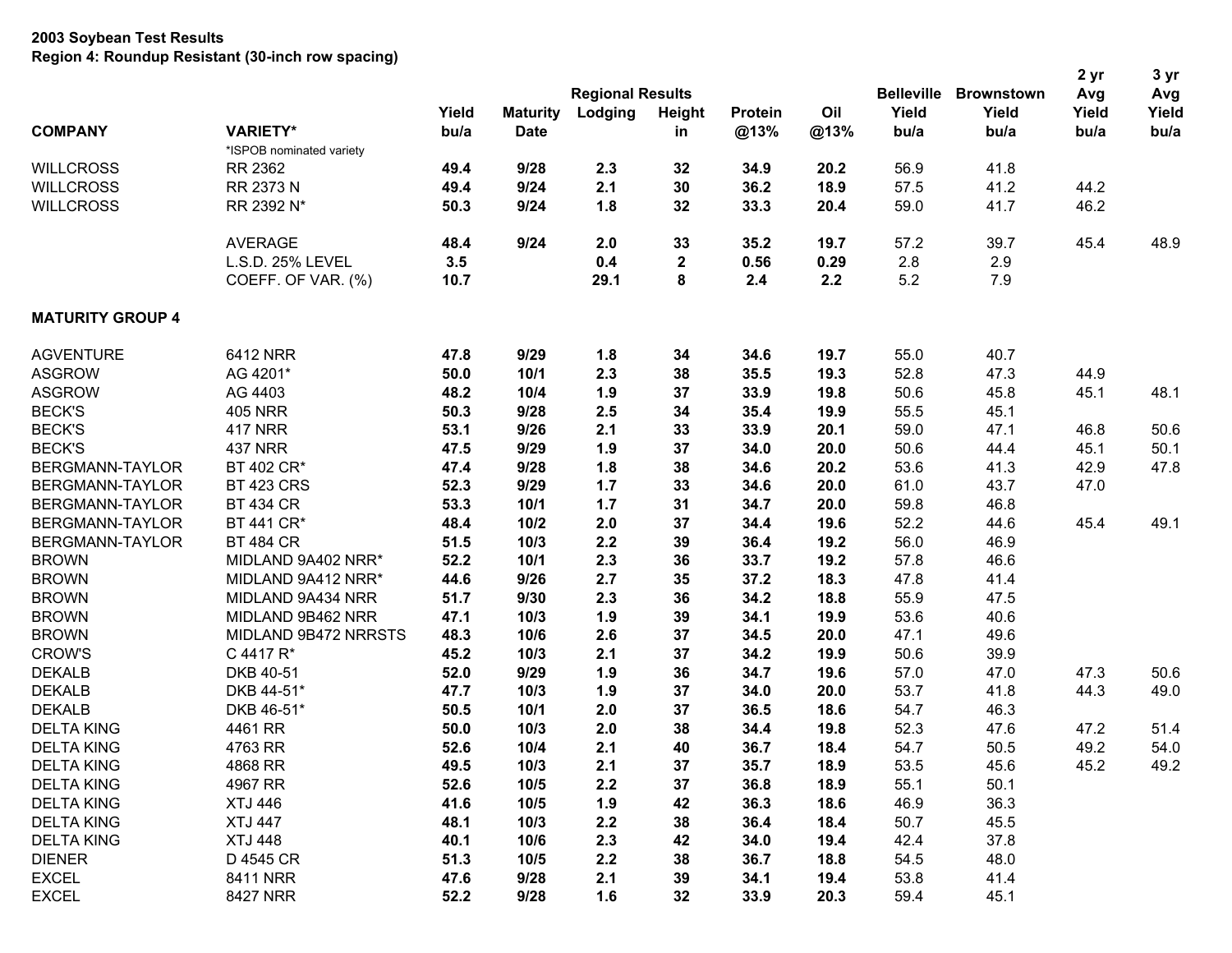|                                                                                                     | 2 yr<br>3 yr   |
|-----------------------------------------------------------------------------------------------------|----------------|
| <b>Regional Results</b><br><b>Belleville</b><br><b>Brownstown</b>                                   | Avg<br>Avg     |
| Oil<br>Yield<br>Yield<br>Yield<br>Lodging<br>Height<br><b>Maturity</b><br>Protein                   | Yield<br>Yield |
| <b>COMPANY</b><br><b>VARIETY*</b><br>bu/a<br><b>Date</b><br>@13%<br>@13%<br>bu/a<br>bu/a<br>in      | bu/a<br>bu/a   |
| *ISPOB nominated variety                                                                            |                |
| <b>EXCEL</b><br>2.3<br>47.9<br>8499 NRR<br>10/6<br>37<br>35.0<br>19.7<br>40.9<br>44.4               |                |
| 1.6<br><b>FS HISOY</b><br>50.1<br>9/27<br>34<br>35.3<br>58.0<br>42.2<br><b>HS 4028</b><br>20.0      | 45.3           |
| <b>FS HISOY</b><br>9/28<br>1.6<br>34.3<br>60.4<br><b>HS 4228</b><br>50.3<br>31<br>20.1<br>40.3      | 46.5           |
| <b>FS HISOY</b><br>9/29<br>1.5<br>34.6<br>60.3<br><b>HS 4316</b><br>52.4<br>33<br>20.1<br>44.5      | 46.6<br>49.7   |
| <b>FS HISOY</b><br>45.4<br>10/4<br>1.8<br>37<br>33.5<br>49.2<br><b>HS 4516</b><br>20.1<br>41.7      | 48.7<br>43.3   |
| <b>FS HISOY</b><br>51.5<br>2.1<br>38<br>36.4<br>55.2<br><b>HS 4826</b><br>10/6<br>19.0<br>47.9      | 46.6           |
| <b>FS HISOY</b><br>X 4436<br>10/1<br>1.5<br>32<br>34.3<br>58.6<br>50.0<br>20.1<br>41.4              |                |
| <b>FS HISOY</b><br>X 4536<br>2.3<br>35<br>35.7<br>55.4<br>50.6<br>10/6<br>19.3<br>45.8              |                |
| 2.7<br><b>FS HISOY</b><br>X 4736<br>50.6<br>47<br>34.8<br>54.2<br>10/5<br>18.8<br>47.0              |                |
| <b>GARST</b><br>4112 RR/N<br>49.9<br>1.6<br>34.9<br>57.9<br>9/26<br>33<br>20.1<br>41.8              |                |
| <b>GARST</b><br>4312 RR/N*<br>51.2<br>10/2<br>1.5<br>36<br>34.5<br>59.5<br>19.9<br>42.9             |                |
| <b>GARST</b><br>4512 RR/N<br>47.1<br>10/2<br>1.9<br>37<br>34.1<br>53.8<br>19.9<br>40.4              | 44.0<br>48.0   |
| <b>GARST</b><br>2.1<br>39<br>54.2<br>D 484 RR/N<br>50.7<br>10/5<br>35.1<br>18.9<br>47.2             | 46.7<br>50.3   |
| <b>GATEWAY</b><br>4R445<br>10/1<br>1.9<br>33.9<br>50.5<br>47.8<br>38<br>19.8<br>45.0                | 48.5<br>43.9   |
| 9/27<br>1.6<br>32<br>56.9<br><b>GOLDEN HARVEST</b><br>H 4368 RR<br>50.2<br>35.1<br>20.0<br>43.5     | 44.5           |
| H 4534 RR<br>45.9<br>1.9<br>38<br>29.2<br>50.0<br><b>GOLDEN HARVEST</b><br>10/3<br>19.9<br>41.8     | 43.7<br>48.1   |
| 2.2<br>38<br>36.5<br>52.0<br><b>GOLDEN HARVEST</b><br>H 4772 RR<br>49.7<br>10/2<br>18.6<br>47.4     | 46.6           |
| 51.8<br>2.2<br>35.6<br>56.1<br><b>GOLDEN HARVEST</b><br>H 4850 RR<br>10/5<br>39<br>18.7<br>47.6     | 46.2<br>50.9   |
| 50.7<br>9/27<br>1.6<br>34.9<br>56.8<br><b>GOLDEN HARVEST</b><br>X 34024 RR<br>30<br>20.3<br>44.6    |                |
| 10/4<br>2.0<br>35<br>50.9<br><b>GREAT HEART</b><br>GT-434 CRR*<br>46.0<br>33.8<br>20.1<br>41.0      |                |
| <b>GREAT LAKES</b><br>1.8<br>55.9<br>GL 4009 RR<br>49.0<br>9/26<br>33<br>35.3<br>19.9<br>42.2       |                |
| <b>HELENA</b><br>1.5<br>35<br>34.3<br>59.8<br><b>HS 4273 RR/N</b><br>52.1<br>9/30<br>20.1<br>44.4   | 45.9           |
| <b>HOBLIT</b><br>9/27<br>1.9<br>36<br>35.1<br>56.3<br><b>HB 421 NRR</b><br>49.6<br>19.5<br>42.9     |                |
| <b>HOFFMAN</b><br>H 3431 CR<br>2.2<br>35<br>51.6<br>45.8<br>9/26<br>35.8<br>18.8<br>40.1            |                |
| H 3441 CR<br>10/1<br>1.6<br>36<br>52.5<br><b>HOFFMAN</b><br>47.8<br>35.7<br>19.1<br>43.1            |                |
| <b>HORIZON</b><br>9/27<br>2.4<br>32<br>35.2<br>56.6<br><b>H 406 NRR</b><br>49.8<br>20.1<br>43.0     |                |
| <b>HORIZON</b><br>53.0<br>1.7<br>33<br>34.1<br>61.6<br><b>H 424 NRR</b><br>9/30<br>20.1<br>44.4     | 47.3           |
| <b>HORIZON</b><br>2.0<br>35<br>52.0<br><b>H 444 NRR</b><br>46.7<br>10/2<br>33.8<br>20.0<br>41.4     | 43.7           |
| <b>HORIZON</b><br>2.2<br>36.4<br>56.0<br><b>H481 NRR</b><br>50.4<br>10/3<br>38<br>19.1<br>44.9      | 44.9           |
| <b>KITCHEN</b><br>1.9<br>53.4<br><b>KSC 4226 CRR*</b><br>49.7<br>10/1<br>37<br>34.1<br>19.8<br>46.1 | 45.7<br>50.0   |
| <b>KRUGER</b><br>1.6<br>434 RR<br>52.1<br>9/29<br>33<br>35.1<br>19.8<br>57.9<br>46.3                |                |
| <b>KRUGER</b><br>51.1<br>1.6<br>440 RR<br>10/1<br>31<br>34.3<br>20.1<br>60.0<br>42.3                |                |
| 34.7<br><b>KRUGER</b><br>445 RR<br>54.2<br>10/2<br>1.6<br>33<br>19.9<br>61.2<br>47.1                |                |
| 9/26<br>57.9<br><b>LEWIS</b><br>4106 RR<br>49.6<br>1.6<br>34.8<br>41.4<br>31<br>20.1                |                |
| <b>LEWIS</b><br>9/29<br>1.6<br>60.8<br>44.5<br>4366 RR<br>52.7<br>32<br>34.4<br>20.1                |                |
| 4404 RR*<br>1.9<br>53.2<br>41.3<br><b>LEWIS</b><br>47.3<br>9/30<br>36<br>33.9<br>20.1               |                |
| 51.6<br>1.7<br>57.5<br>LG SEEDS<br>C 4112 NRR<br>9/26<br>32<br>35.0<br>20.1<br>45.6                 |                |
| LG SEEDS<br>2.0<br>37<br>53.1<br>38.9<br>C 4444 NRR<br>46.0<br>10/1<br>34.4<br>19.9                 |                |
| 2.1<br>52.9<br>37.9<br>M & D SEED<br>9470 RR<br>45.4<br>9/30<br>37<br>35.3<br>19.2                  | 43.6           |
| 1.5<br><b>MERSCHMAN</b><br><b>AUSTIN RR</b><br>52.6<br>31<br>34.4<br>58.9<br>46.3<br>10/3<br>20.0   | 47.4           |